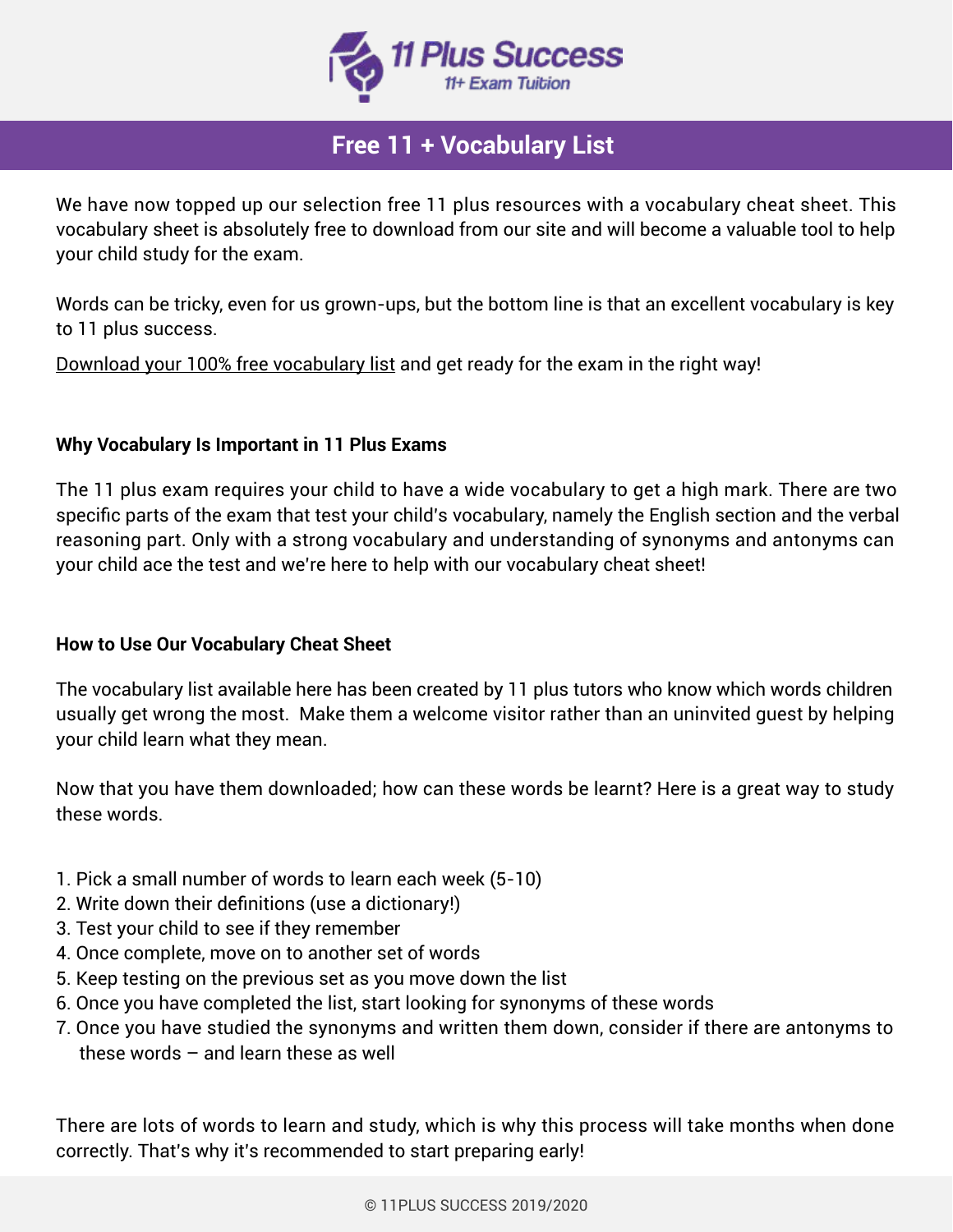#### **Other Ways to Improve Vocabulary**

The good news is that there are lots of ways your child can expand their vocabulary and become a linguistic genius.

One of the best and easiest is to simply read more. Reading materials don't have to be directly educational. You can give them novels, comics or you can even read study tips from our 11 Plus Success blog!

Because lots of children enjoy reading, they can improve their vocabulary without even realising it. Encourage your child to ask about words they do not understand so that they actively seek out new word definitions!

| vocabulai y |                   |                    |
|-------------|-------------------|--------------------|
|             |                   |                    |
| Ambling     | Ambles            | <b>Burgeon</b>     |
| Accusatory  | Amiable           | <b>Breadth</b>     |
| Allusion    | Askance           | <b>Bray</b>        |
| Adjourn     | Adherent          | <b>Beam</b>        |
| Apathetic   | Augmenting        | <b>Bleak</b>       |
| Apprise     | Alleviate         | <b>Bleats</b>      |
| Affliction  | Ascent            | <b>Barbarian</b>   |
| Anguish     | Aberration        | <b>Breach</b>      |
| Amply       | Altercation       | <b>Boastful</b>    |
| Abate       | Arduous           | <b>Busk</b>        |
| Abrasive    | Apprehensive      | Benign             |
| Assented    | Annihilated       | <b>Boisterous</b>  |
| Apathetic   | Agnostic          | <b>Brazen</b>      |
| Absolution  | Abundance         | <b>Bellicose</b>   |
| Amateur     | Abode             | <b>Bickering</b>   |
| Amphibian   | Acquainted        | <b>Bereft</b>      |
| Ally        | Affable           | <b>Braggart</b>    |
| Authentic   | Antiquity         | <b>Brevity</b>     |
| Alleviate   | Asunder           | <b>Benevolent</b>  |
| Aide        | Arduous           | <b>Belligerent</b> |
| Aped        | Adversary         | <b>Besieged</b>    |
| Ablest      | Aghast            | <b>Bewildered</b>  |
| Axiom       | <b>Altruistic</b> | Confiscate         |
| Allay       | <b>Balk</b>       | Crucial            |
| Affluent    | <b>Baleful</b>    | Corroborate        |

## **Vocabulary**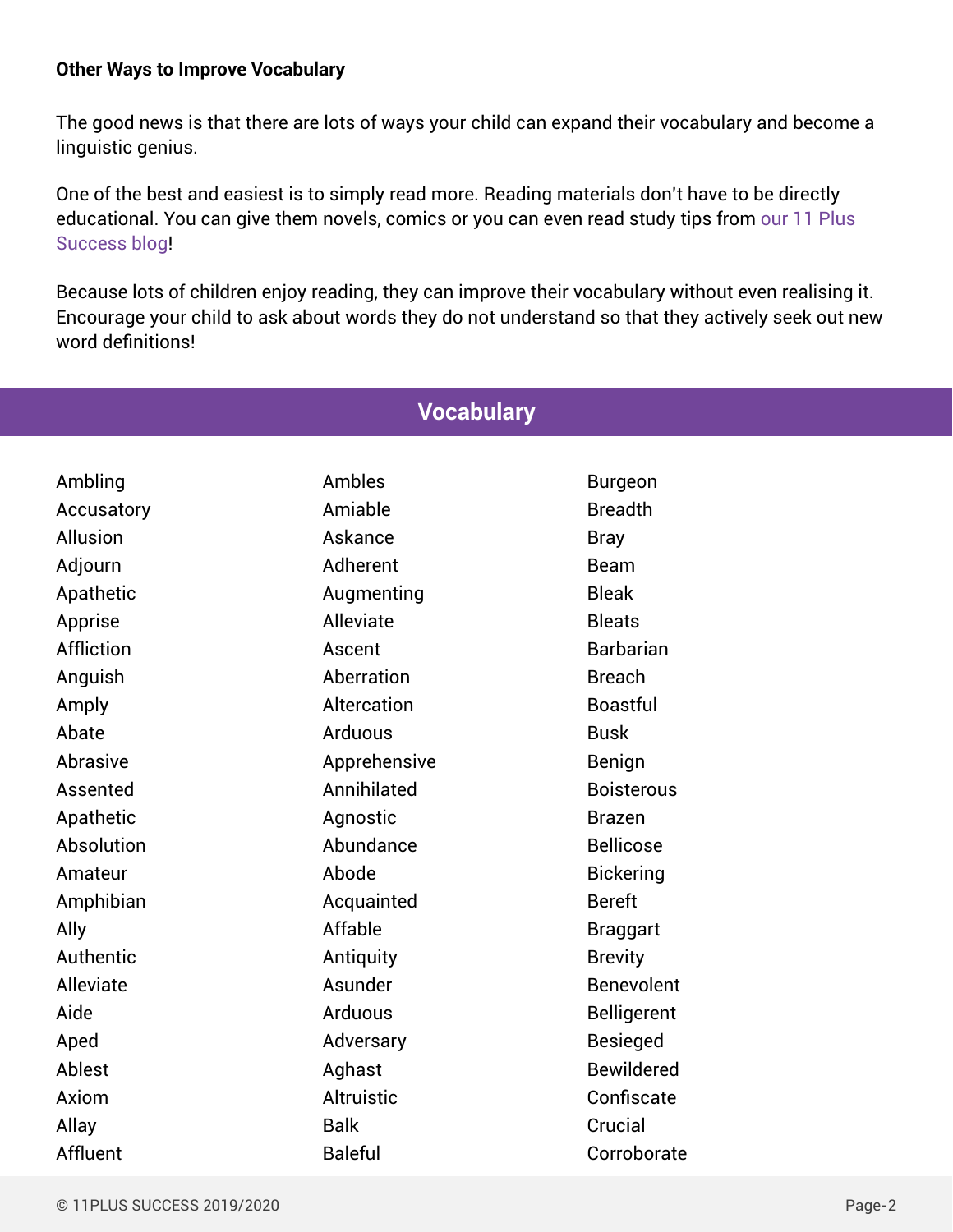Convoluted Confiscated **Curtail** Chastised **Cursory** Corrosive **Complicity** Contemplate Conceivable Culpable Coercion Concerted Cherished Callow **Conspicuous** Croak Confine Chaos **Confiscate** Clement Curate Combat Complacent **Credibility Chicanery** Cacophony Convoluted Chauvinist Convoluted **Colloquial** Candid **Customary Customary** Compelling **Chicanery** Commotion Conceited Conducive Contented Coarse

Calamity Deploy Dismay **Discretionary** Diffident Diction Deride Droll **Diligent** Dour Deluge Delude Derail Delude Duress Destitute **Derivative** Deranged Dale Drone Deject Dismal Diligence Defy Darn Discerning Demotion Demure Delectable Discerning Diligent **Disparate** Diffident **Detractors** Derisive Derision **Disparaging** Despised Demote Decree

Detain **Destitute** Despondent Devour **Disintegrate Doubtful Destitute** Dilapidated **Disarray** Dismal Dishevelled Exonerate Elated **Enchant** Erasable Edible Effusion Effigy Enrage **Erroneous** Engrossed Emanate Epoch Expel Era Enmity **Extrovert** Elude Elect Endeavour Exhort **Eminent** Frugal Feasible Furtive Feral Formidable **Feign Flatulence** Frantic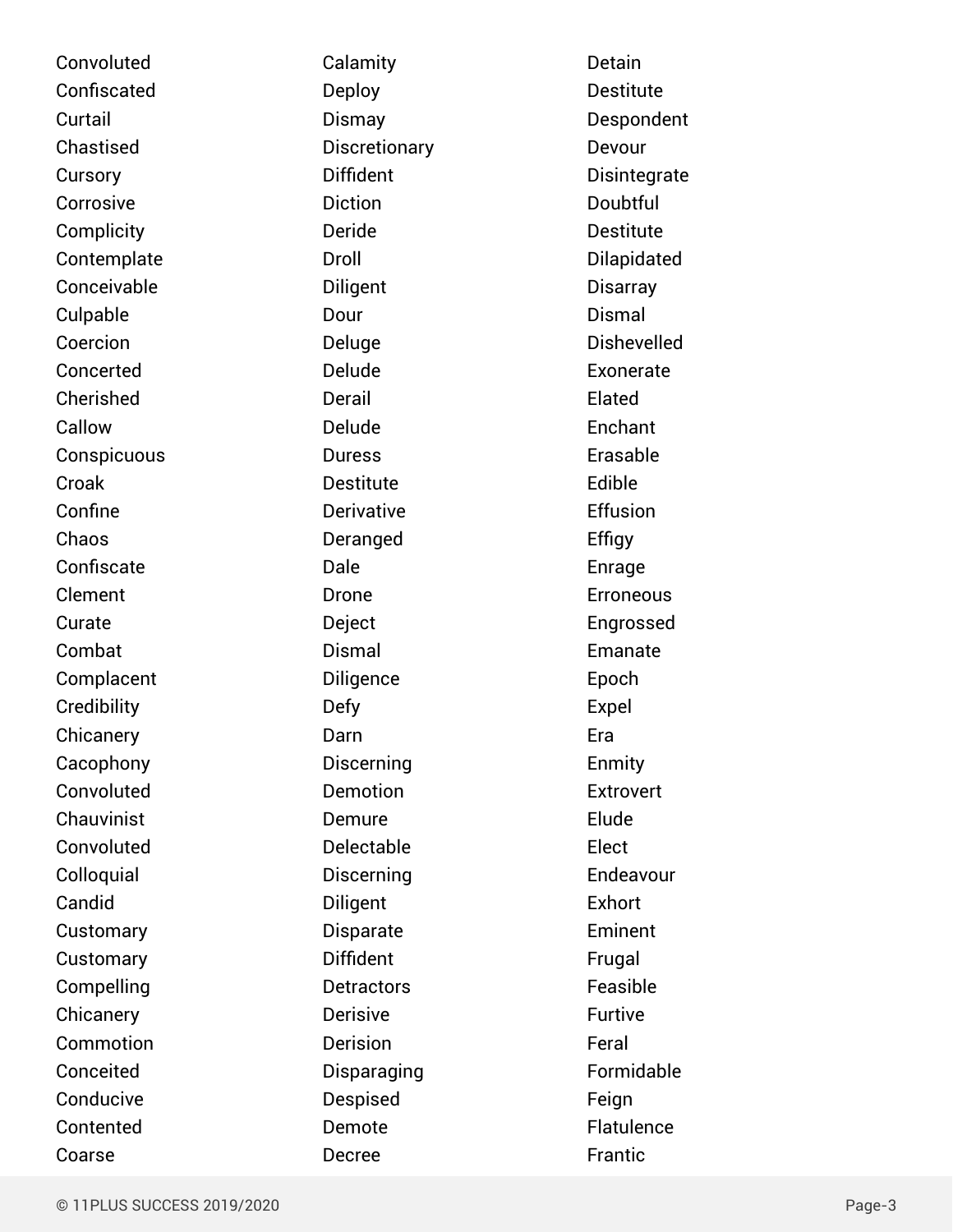Flimsy Finesse Ferocity Foe Filly Foal Forge Futile Fastidious **Frivolous** Flamboyant Flourish Fiasco Futile **Furtively** Forsake Forsake Fortuitous Fraudulent Grandeur Gallant Goaded **Gentility** Granular Gallant Gasket Grandiose **Gregarious Genealogy Gratuitous** Gauge **Guttural** Hoes **Heeding** Hinder **Hinge Harmonious Hierarchical** Hoof Hearth

**Hubris Helix** Hoax Heedless Inference Infernal Infamy Impose Impoverished Inexplicable Ineptitude Instructive Inedible **Injustice** Introvert Infatuate Intact Idyllic Insistent Idol Inhale Industrious Indolent Insipid Idiom Impartial Inattentive Imminent **Idvllic** Indolent Impoverished Integral Implicate Irreverent Imprudent Inferior Inconspicuous Instigate Incessant Intuitive

Idiosyncrasy Impudent Inaudible Inaugural Impermeable Inaugurate Inedible **Inconspicuous** Innocuous Insolent Introvert Implicate Intercede Impecunious Jovial Keel Lair Lofty Luminous Liberal Lucrative Luminous **Lustrous** Lunar Lame Litigation **Luminary** Languish Lament Lavish Lenient Liable Lure **Lethargic** Malleable Mare Mere Mute Malice Meddle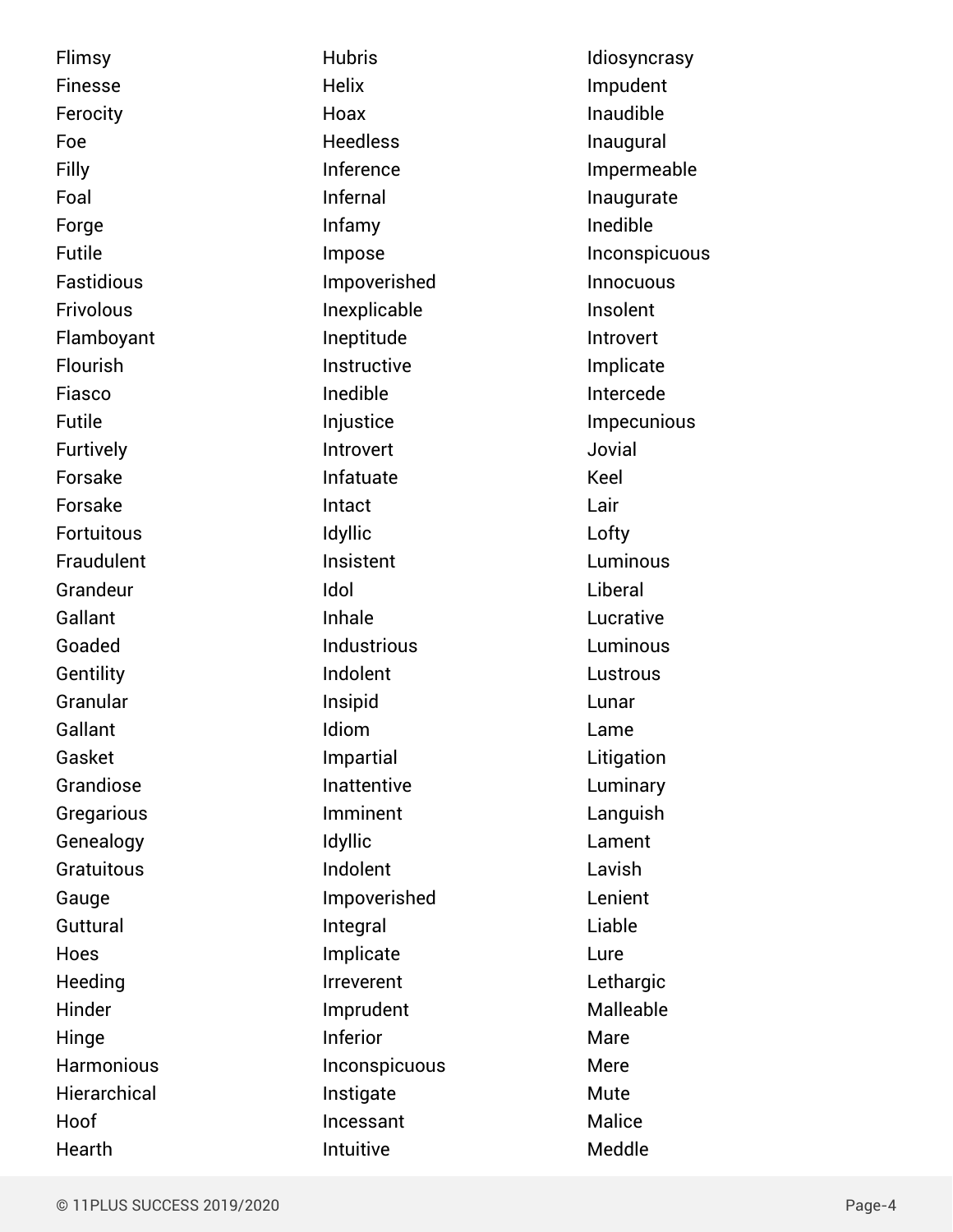Mare Muted Mace Munificence Mediocre Monochrome Mitigating **Monotonous** Meanders Melancholic **Meticulous** Mediocre Malignant Melodious **Meticulous Meticulous** Nominal Nuance Novice **Nobility** Nuisance **Nauseous Nuisance Obligatory Onerous** Ordained Ordeal Oblong Oblige **Omnivore** Omit **Orator Oscillate Ostentatious Obfuscate Obscure Obstinate Ostentatious** Pivotal

Profess Prudent Plenary Prohibit Plethora Ponder Prudence Predominantly Predilection Plethora Peril Prelude Perchance Porous Peripheral Plummet Plaintiff Palpable Plethora Pact Pillage Pew Pacifist Prejudiced Pungent Pragmatic Precocious Ponderous Prominent Pious Perpetuate Precedent Passive Plausible Precocious Protract Prominence Pungent Prosper Perilous

Perplexed Prominent **Precarious** Prejudice Prosperous Quarry Quarantine Quandary Quondary Quaint Remnant Rarity Relegate Retrieve Remnants Resonant Ramification Revile Receptacle Ransack Recede Reel **Reverence** Repelled Residue Reluctant Receptacle **Repercussions Ravenous** Rogue Reprimand Recite Reap Ruffian Respite Retort **Resilience** Reprieve Rhapsody Reprieve

Placate